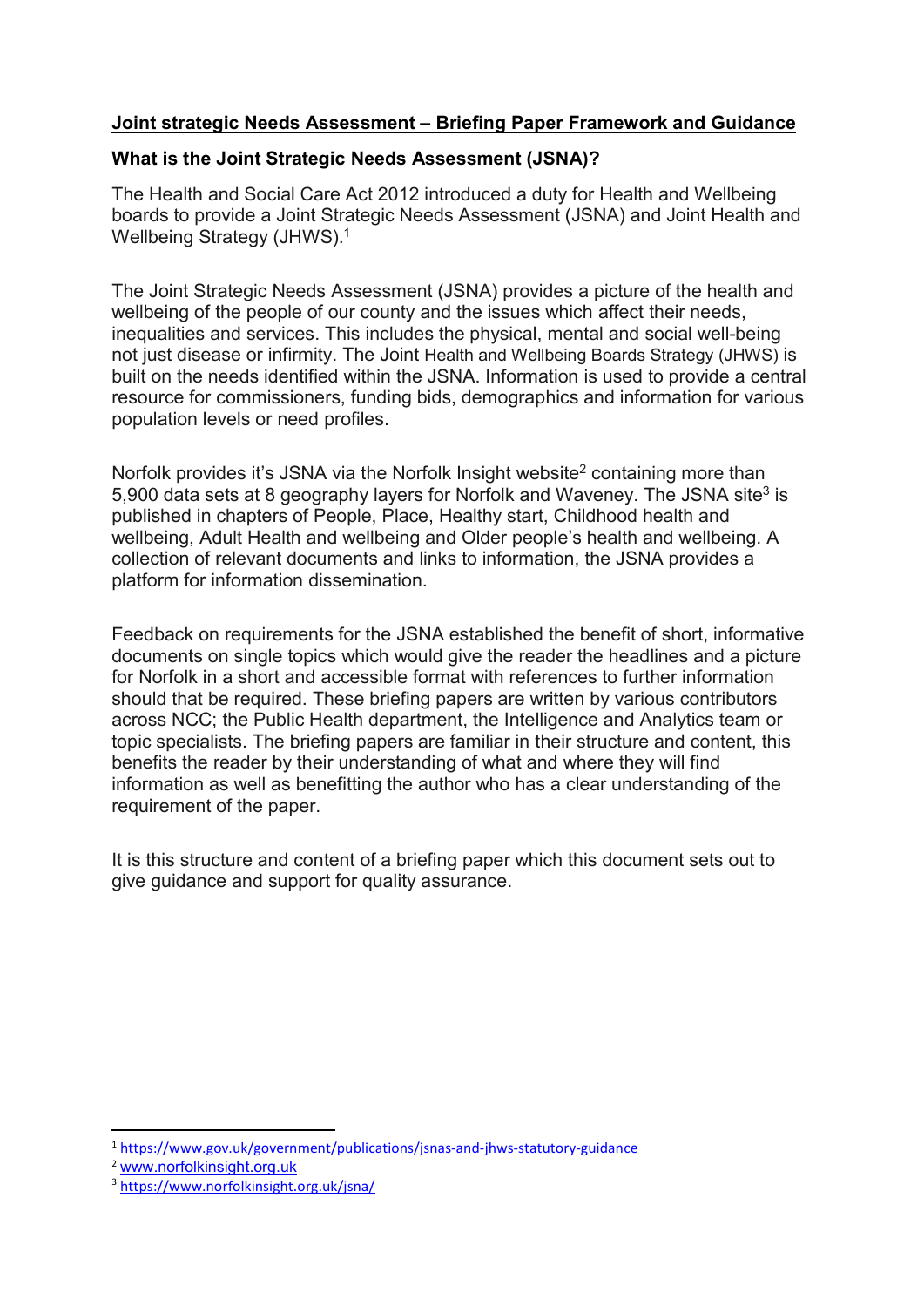## Some initial questions to decide if a briefing paper is created.

- 1. Do we have a paper on this topic already? It may be that a review and refresh of a paper already published could be undertaken.
- 2. Is this a current issue for Norfolk, the HWB or Public Health? Focusing our efforts on topics which will benefit from an informed paper, this topic is of current concern, supports the strategy or supports a project current to Public health.
- 3. Have we recently undertaken some work on this topic and therefore the information and data are current? Writing a briefing paper now means the work is fresh and will only require translating to the structure and format.

## Some questions to aid gathering of information.

- 1. What is the issue and why is it important for Norfolk? Include current key challenges/opportunities such as legislation changes, trends and new influences.
- 2. What population is this briefing paper about?
- 3. What is the focus of this briefing paper? A specific group, meeting need, specific condition or disease, trends.
- 4. Is there evidence to identify and assess impacts, is that robust?
- 5. What are the expected numbers, distribution and pattern of people, place and time?
	- a. Person; Prevalence, Incidence, Mortality, features of those affected, over of under representation, equality; age, gender, ethnicity, sexual orientation, faith, disability, deprivation, poverty, socioeconomic class and vulnerable groups including safeguarding. Gaps in service and risk factors.
	- b. Place; Where are the people locally, regional and national comparators (CIPFA etc.)
	- c. Time; trends, past and future. Change; legislation and population/demand.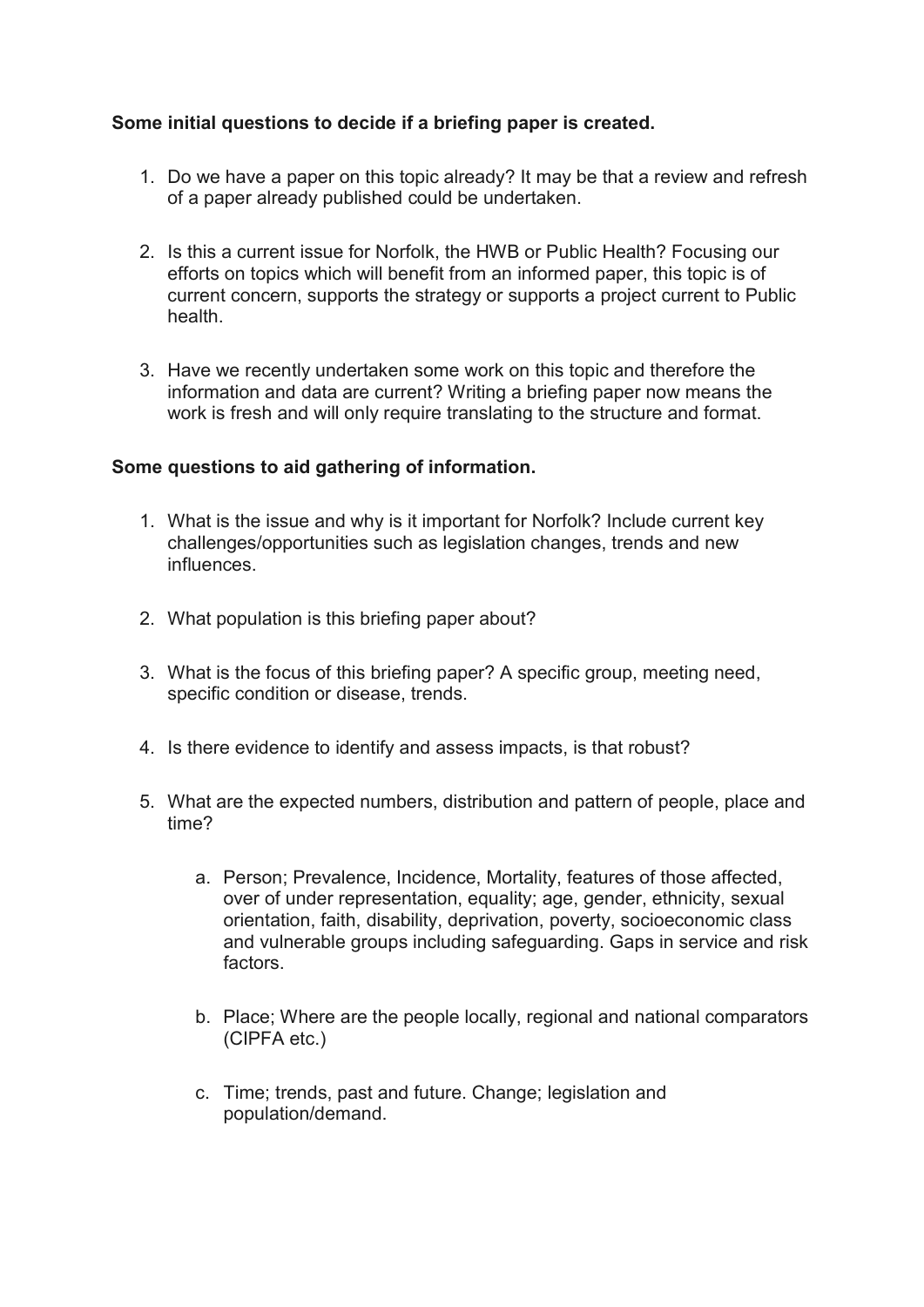- 6. Can this data be placed in the public domain? Have I considered all data protection requirements?
- 7. What services already exist? Prevention, primary, secondary and tertiary. How are they accessed, where are they, who are the providers? Comparison of burden with other similar areas, region, national.
- 8. Evidence of effectiveness. Is the current service provision effective, cost, what would be cost effective, performance of current provision?
- 9. Observed services users. How many, characteristics, subgroups, different communities, comparison regional and national?
- 10. How does this topic impact on health and wellbeing? Include differences for different groups, short- and long-term impact, support services impact.
- 11. Service user experience. Expectations, access and waiting times, safety, quality, coordinated, building relationships, information and choice, service delivery. Views of service users, general population, carers, as to improvement of the service. Opinions of professionals on met and unmet need and improvements.
- 12. Information gaps. Are there any and can they be filled? Do they need acknowledgement for example specific populations for whom we do not have information or data.
- 13. Experts and stakeholders. Are there experts or stakeholders such as commissioners you can call on? Do they have specialist knowledge of this area, would they be willing to help with content or review?
- 14. Conclusion. Based on the evidence gathered, review of the need and service to support it. Are there populations who are especially vulnerable or not receiving care they need?
- 15. Recommendations. What would be of benefit, best value, effective, efficient, disinvestment as well as investment? Environmental impact could this be developed to support the sustainability agenda.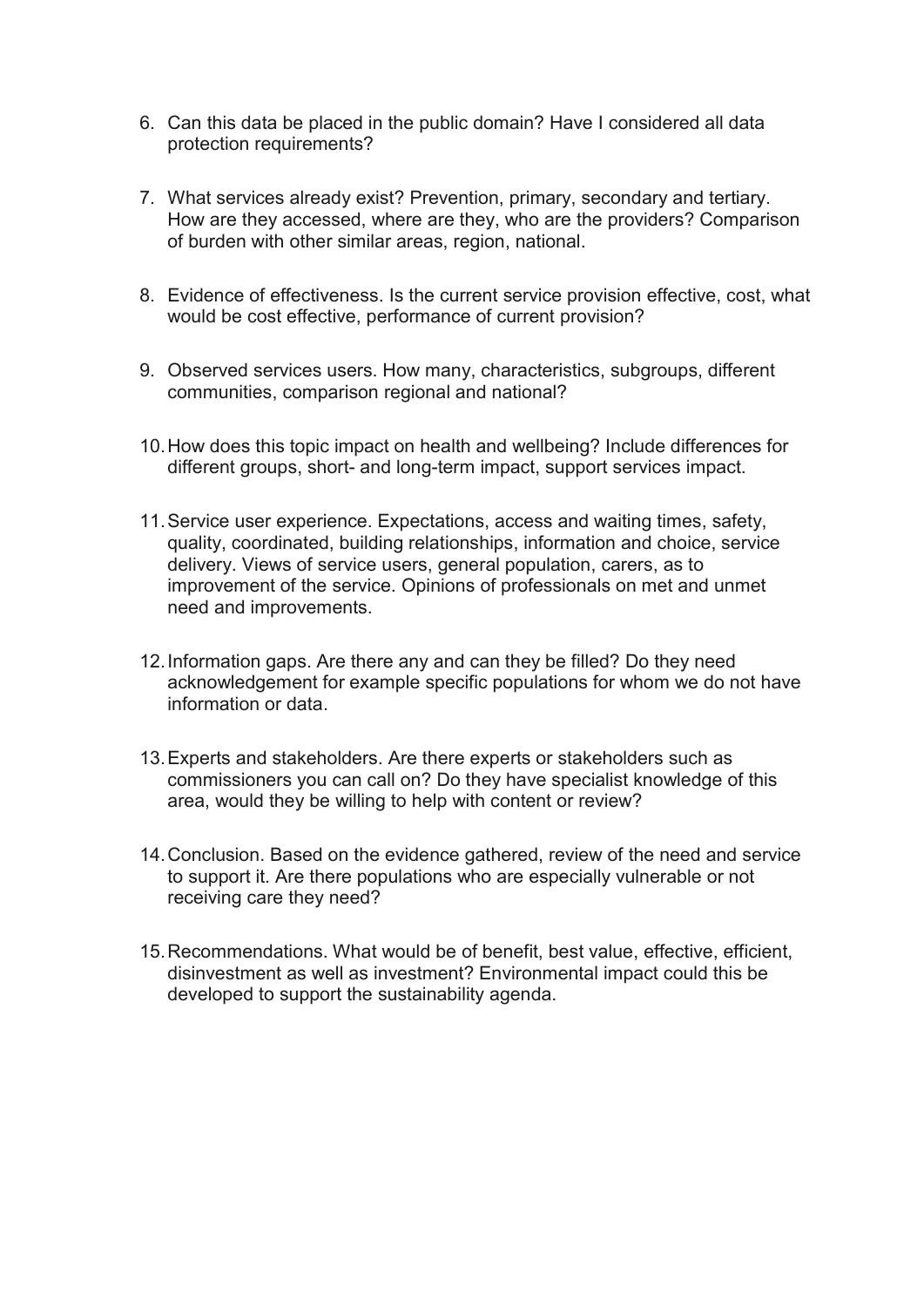# Considerations when gathering information

Health and Well-being determinants checklist

| Lifestyles                                            | Diet, Physical activity, use of alcohol,<br>cigarettes, non-prescribed drugs, Sexual<br>activity and other risk-taking activity                                                                                                                                                                               |
|-------------------------------------------------------|---------------------------------------------------------------------------------------------------------------------------------------------------------------------------------------------------------------------------------------------------------------------------------------------------------------|
| Social and community influences on<br>health          | Family organisation and roles, Citizen<br>power and influence, Social support and<br>social networks, Neighbourliness, Sense of<br>belonging, Local pride, Divisions in<br>community, Social Isolation, Peer pressure,<br>Community identity, Cultural and spiritual<br>ethos, Racism, Other social exclusion |
| Living / environmental conditions<br>affecting health | Rural/Urban, Built environment,<br>Neighbourhood design, Housing, Indoor<br>environment, Noise, Air and water quality,<br>Attractiveness of area, Green space,<br>Community safety, Smell/odour, Waste<br>disposal, Road hazards, Injury hazards,<br>Quality and safety of play areas                         |
| Economic conditions affecting<br>health               | Unemployment, Income, Economic<br>inactivity, Type of employment, Workplace<br>conditions                                                                                                                                                                                                                     |
| Access and quality of services                        | Medical services, Other caring services,<br>Careers advise, Shops and commercial<br>services, Public amenities, Transport<br>including parking, Education and training,<br>Information technology                                                                                                             |
| Macro-environmental and<br>sustainability factors     | Government policies, Gross Domestic<br>Product, Economic development, Biological<br>diversity, Climate                                                                                                                                                                                                        |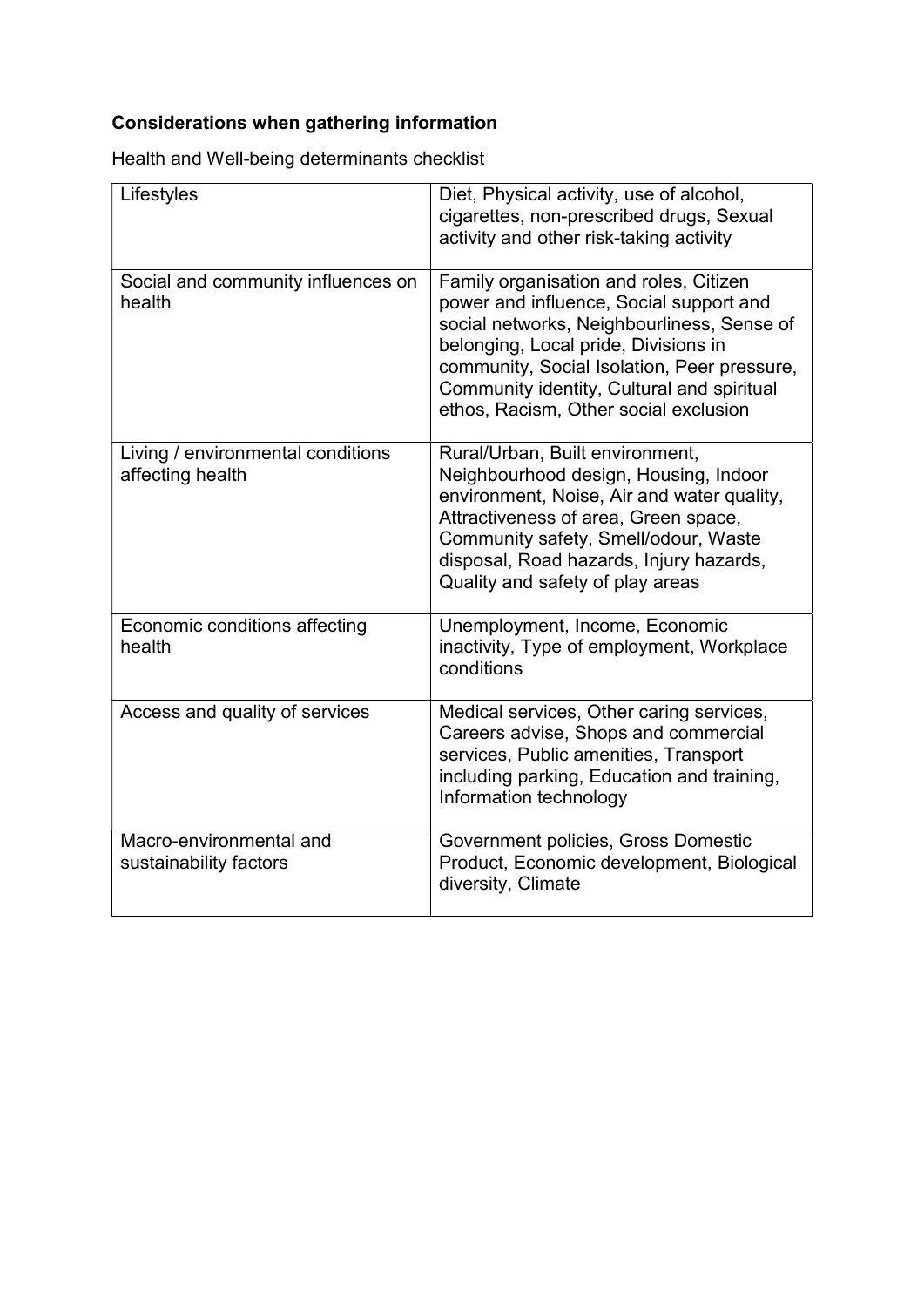Vulnerable/Disadvantaged groups checklist – including People with protected characteristics.

| Age related groups                                               | Children and young people, Older people                                                                                                                                                                                                          |
|------------------------------------------------------------------|--------------------------------------------------------------------------------------------------------------------------------------------------------------------------------------------------------------------------------------------------|
| Income related groups                                            | People on low income, economically<br>inactive, Unemployed/workless, People who<br>are unable to work due to ill health                                                                                                                          |
| Groups who suffer discrimination or<br>other social disadvantage | People with physical or learning<br>disabilities/difficulties, Refugee groups,<br>People seeking asylum, Travellers, Single<br>parent families, Lesbian and gay and<br>transgender people, Black and minority<br>ethnic groups, Religious groups |
| Geographical groups                                              | People living in areas known to exhibit poor<br>economic and/or health indicators, People<br>living in isolated/over-populated, rural or<br>urban areas, People unable to access<br>services and facilities                                      |

# Quality Assurance Checklist.

Some questions to help you check you have covered all aspects in the document.

- 1. Is it clear what the paper is about?
- 2. Is it clear what the issue is and why it is important to Norfolk?
- 3. Have you included regional and national context?
- 4. Is it clear what populations are affected?
- 5. Have you included expected numbers, distribution and patterns of population?
- 6. Do you describe trends over time, long and short-term impacts?
- 7. Have you considered potential inequalities such as; Age, Gender, Ethnicity, Sexual orientation, Faith, Disability, Deprivation/Poverty/Socioeconomic class, Geography/rurality, safeguarding, family groups.
- 8. Have you set out what existing services are?
- 9. Have opinions been included, service user, professional, provider?
- 10. Have you included a description of best practice?
- 11. Are outcomes described?
- 12. If there are gaps in information have you mentioned them?
- 13. Are the priorities identified?
- 14. Do you make recommendations?
- 15. Has the paper been peer reviewed?
- 16. Has the paper been shared with experts in the field such as a commissioner or specific policy holder?
- 17. Are all data and information resources referenced accurately?
- 18. Have you kept to the described structure?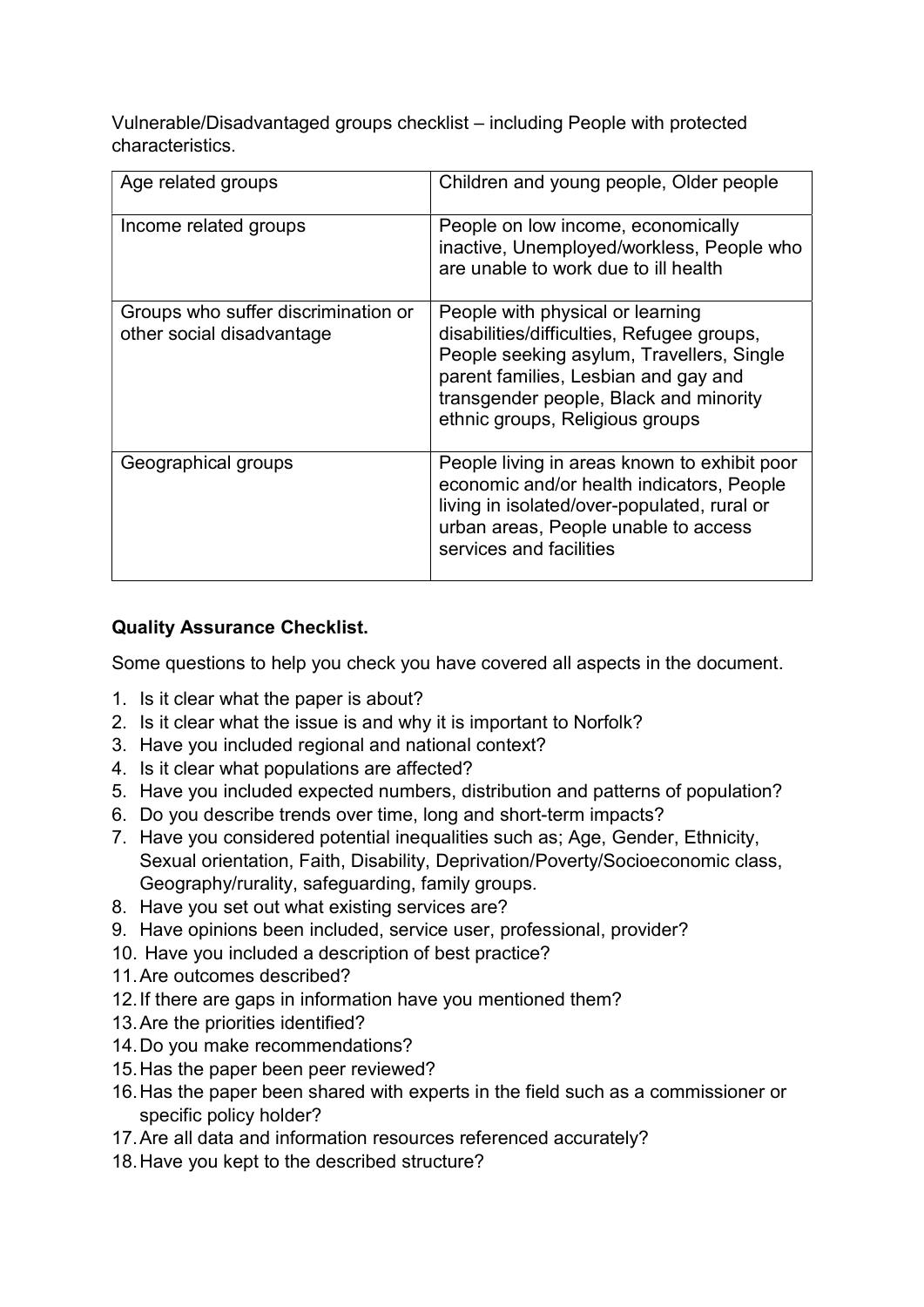The structure of the document. (Appendix A Document template)

#### **Introduction**

Include a brief overview of the local and national position and/or any particular local requirements.

#### **Summary**

Key issues, messages and charts/maps/infographic summary.

#### **Headlines**

What is the local picture across Norfolk and the districts, particular populations, relevant data and/or any other local context. Include relevant indicators, trends and maps where possible.

#### Influences on Health and Wellbeing

Any detail of the impacts for this area, any additional local impacts, on local resources (see also burden of ill health and gaps in services). What is it that is of concern in relation to this issue? What is changing that can impact?

#### Social, environmental, population context

Wider social, environmental national context and other influences. Population groups particularly affected / influenced.

#### Burden of ill health and gaps in service

This could include the impact on life expectancy & mortality, disease prevalence, hospital admissions, cost of care, cost to local services in terms of activity/time/resource (police, mental health, acute activity, GP, voluntary sector, district council, etc.), disability adjusted life years, quality adjusted life years, cost of

## Current services, local plans and strategies

Set out any national strategies, national drivers for change and their influence directly relating to Health and Wellbeing. Describe what is being done locally, what priorities are being set by which key groups and include links to any local strategy papers.

#### Voice – the perspective from the public, service users, referrers and front-line staff

Include any public context, feedback or surveys. Might also include any relevant information from referrers into services, front line staff delivering services on how services could be better used / service gaps etc.

#### Considerations for Health and Wellbeing Board and commissioners

Include information and context which could help HWB and commissioners to set priorities, focus, recognise areas of need and create forward plans.

## References and information

Include any references made and links to external organisations, information sources and useful contacts.